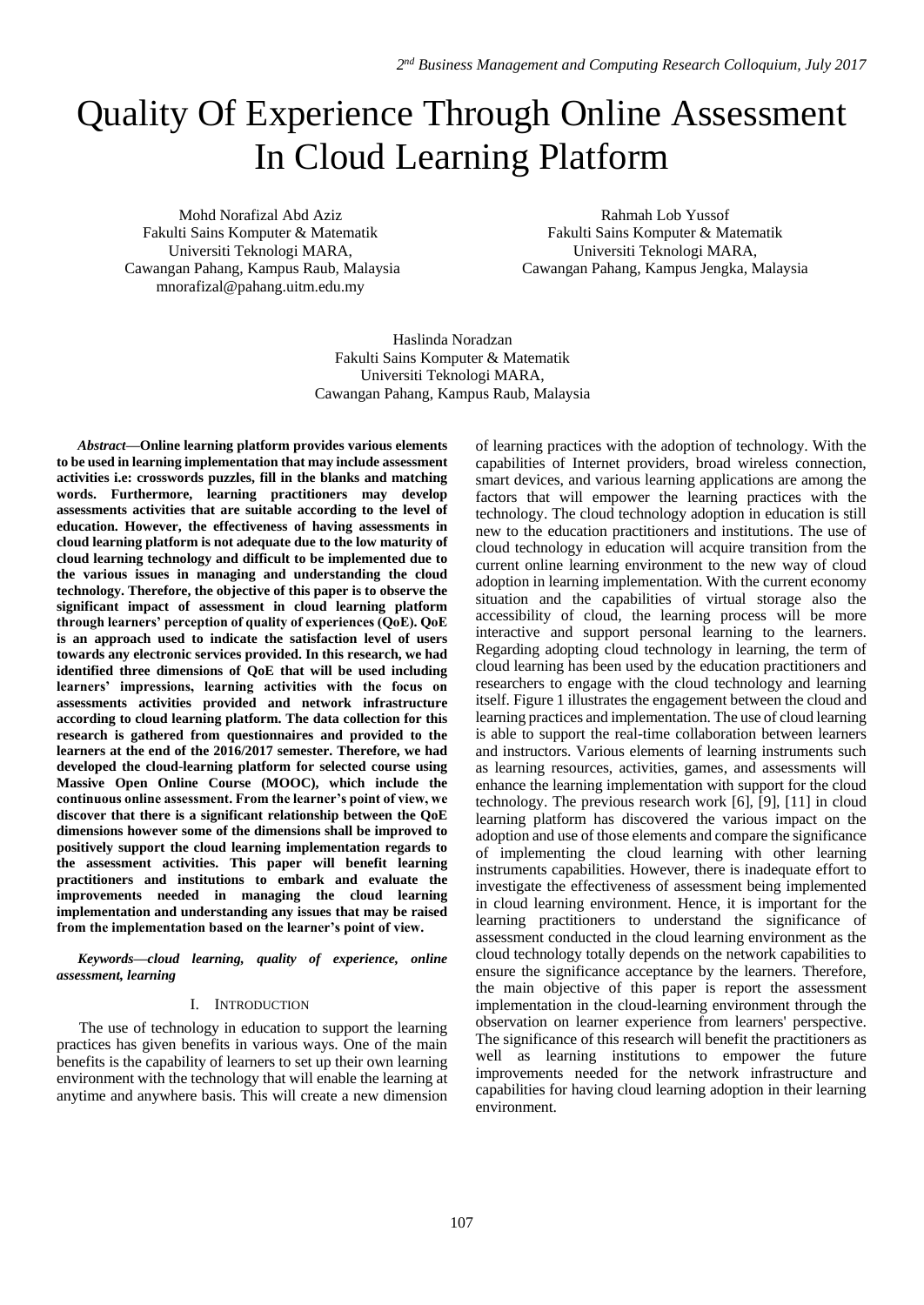## II. BACKGROUND OF STUDY

In education, the learning will only take place with the practitioners and learners involvement with support from either traditional way of learning conducted or supported by technology to enhance the learning implementation. By considering the new generation of learners that expose to the capabilities of smart devices, the Internet and social networking that also support their learning practices, the paradigm shift of not having the books and e-learning has to be changed to the new technology that will ensure the knowledge delivery and outcome are significantly satisfied by the learners. This satisfaction concern is related to Quality of Experience or QoE. According to [7] defined QoE as the overall acceptability of an application or services as perceived subjectively by the end-user. However, this definition is only limited to the subjective evaluation, therefore [4] has elaborate widely the QoE as measuring the performance based on both objective and subjective psychology measure of using an ICT service or product. It is clearer that QoE is a method that can evaluate the subjective and objective aspects of services that will pursue towards the performance of the services and user-related aspects that will cater the overall satisfaction of user towards services or application by adopting the wireless network or cloud network. In order to investigate satisfaction of learners in learning, various methods have been implemented and one of the significant quality observations is to investigate the experience of the learners towards the services provided in learning. Previous works [6], [9], [11], [13], [15] had shown observation study on experiences in various aspects of learning and mobile implementation and had initiated significant acceptance result. Therefore, in order to ensure the success of having technology being adopted in any aspects, measuring user satisfaction according to perceptions, acceptance and experiences are important to be measured and acknowledged [2]. To investigate the experience of learners towards the assessment in cloud learning platform, we have to identify the QoE dimensions related to the assessment activities as shown in Figure 2.



Fig. 1. Concept of cloud adoption in Learning implementation



Fig. 2. Propose Quality of Experience (QoE) dimension for online assessment in Cloud Learning

#### III. METHODOLOGY

In this study, we first gathered the students' demographics data which were collected within the first section of the questionnaire. The data were used to give input on gender and students' readiness in using the technology. While the second section consists of items to elicit the learner's experiences of each experience dimension. Considering the second section, we have collected data from the Student Feedback Online (SuFO) and a questionnaire. SuFO is an online evaluation information system which is administer by the university whereby the students are compulsory to complete the evaluation for their result purposes. Concerning evaluation questions in SuFO, there are in total of 8 questions are related to learner satisfaction and learning activities as mentioned in the proposed dimensions. 5 questions pertaining to the network infrastructure were derived from a questionnaire. Referring to questionnaire items for network infrastructure, the items were measured via a 4-point scale ranging from 1 (strongly not agree) to 4 (strongly agree). In order to observe the quality of experience (QoE), the Mean Opinion Score (MOS) has been used to aggregate the scores of learner's feedback. The MOS is consists of five scale ranging from 5 (excellent) and 1 (bad). Therefore, to indicate the significance between questionnaire scale and MOS scale, we build the indicator scale to link the questionnaire and MOS scale as shown in Table 1. Furthermore, we develop the assessment for online learning activities using the Massive Open Online Course (MOOC). We choose MOOC as this online learning platform support the cloud capabilities access via cloud applications using smart devices or via web-based basis. During the week 14 of the semester, students are compulsory to complete the questionnaire provided online via MOOC platform which was placed in the University Teknologi Mara (UiTM) Students' i-Learn portal. The students were briefed and asked to complete the questionnaire. Regarding the samples for the study, there are 110 respondents consisted of 77 second year and 33 first year undergraduate students enrolled in Fundamentals of Computer Problem Solving and Computer Organization offered by Department of Computer Science, UiTM during semester 1 2016/2017 academic session. The analysis of the data involved the descriptive analysis of the demographic data as well as undertaking effectiveness analysis of the scale indicator percentage analysis which is align to the Mean Opinion Score in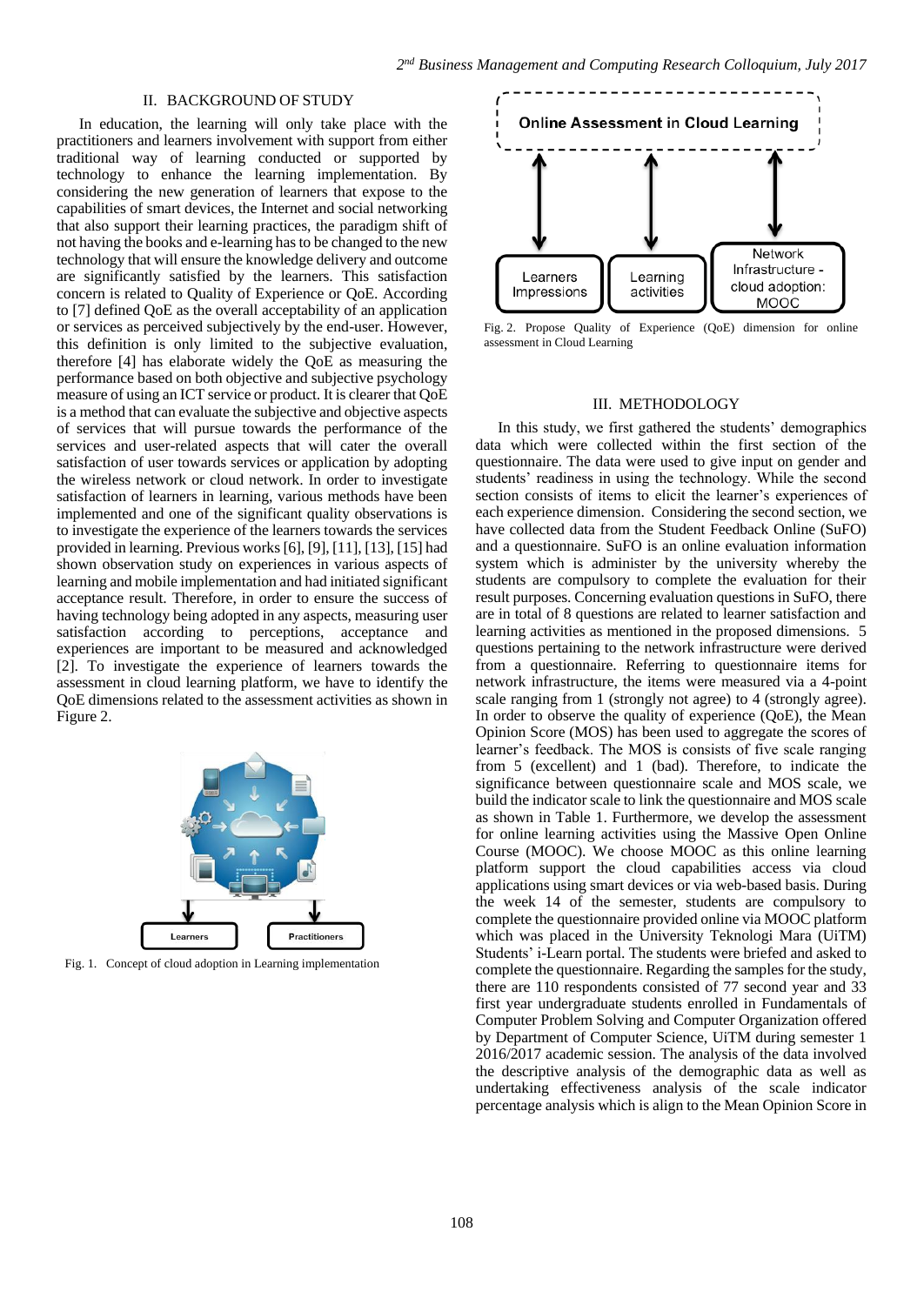order to identify the rating for the identified dimensions. The radar diagram used in this study to illustrate the effectiveness of quality of experience dimension as proposed in the model is shown in figure 2.

#### IV. RESULTS AND DISCUSSION

#### *A. Demographic Analysis*

The demographic analysis showed that most of the respondents were female (58%) and the male was the minority (42%). The majority of the students with more than 90% (see Figure 3, competency) are competent in Internet and Information Technology which shown the ability of the learners to use the online assessment in the cloud learning environment. The demographic details of the respondents are shown in Figure 3.



Fig. 3. The demographics details of the respondents

The reliability analysis was accomplished with the students' feedback evaluation which consists of 13 questions. selected from the total 24 questions. The reliability analysis of the questionnaire showed that the Cronbach's alpha coefficient obtained for all the items were well above the acceptance level which indicate a good internal consistency and the measurement was sufficiently reliable (see Table II). The selection of the questions and the analysis according to the assessment activities from the three qualities of experience (QoE) dimensions are shown in Table III.

TABLE I. MAPPING BETWEEN STUDENT FEEDBACK INDICATOR AND MOS RATING

| <b>Student Feedback</b><br>Percentage (%) `Scale<br><b>Indicator</b> | <b>MOS Rating</b> | Level     |
|----------------------------------------------------------------------|-------------------|-----------|
| $90 - 100$                                                           |                   | Excellent |
| $80 - 89$                                                            |                   | Good      |
| $70 - 79$                                                            |                   | Fair      |
| $60 - 69$                                                            |                   | Poor      |
| Below 60                                                             |                   | Bad       |

TABLE II. RELIABILITY OF THE QUESTIONS

| <b>Dimension</b>          | <b>Total Questions</b> | Cronbach's Alpha |
|---------------------------|------------------------|------------------|
| Learner Impression (LI)   |                        | 0.731            |
| Learning Activities (LA)  |                        | 0.712            |
| Cloud Infrastructure (CI) |                        | 0.723            |

TABLE III. THE QUALITY EXPERIENCE DIMENSION AVERAGE MAPPING WITH MOS

| <b>Dimension</b>            | <b>Items</b>    | Average (%) | <b>MOS</b><br>Rating     |
|-----------------------------|-----------------|-------------|--------------------------|
| Impressions (LI)            | LI1             | 95.75       | 5                        |
|                             | LI2             | 89.25       | $\overline{4}$           |
|                             | LI3             | 85.75       | $\overline{\mathcal{L}}$ |
|                             | LI4             | 84.5        | $\overline{4}$           |
|                             | LI <sub>5</sub> | 97.5        | 5                        |
| Learning<br>Activities (LA) | LA1             | 91.5        | 5                        |
|                             | LA <sub>2</sub> | 76.75       | 3                        |
|                             | LA3             | 91.75       | 5                        |
| Network Infrastructure      | NI1             | 86.25       | 4                        |
| (NI)                        | NI <sub>2</sub> | 86.0        | 4                        |
|                             | NI3             | 76.5        | 3                        |
|                             | NI <sub>4</sub> | 90.5        | 5                        |
|                             | NI <sub>5</sub> | 99.0        | 5                        |

#### *B. Learners' Impression (LI)*

This section investigates the learners' perception of their involvement in online assessment using cloud learning platform. Most of the items according to average in percentage has shown positive significant on the perception of learners' impression towards online assessment in cloud learning platform. From the analysis, the overall learners' impression towards online assessment in cloud learning platform has confirm with 97.5% agree (see Table IV) on the statement on having no difficulties in participating and handling the online assessment in cloud learning platform which related to [9] findings on learners' anxiety aspects in online learning. The difference between MOS and average mean for this dimension (see figure 4) show there is consistent performance for learners' impression dimension which is significant with the learning style perceive by the learners as the young learners are more keen towards the digital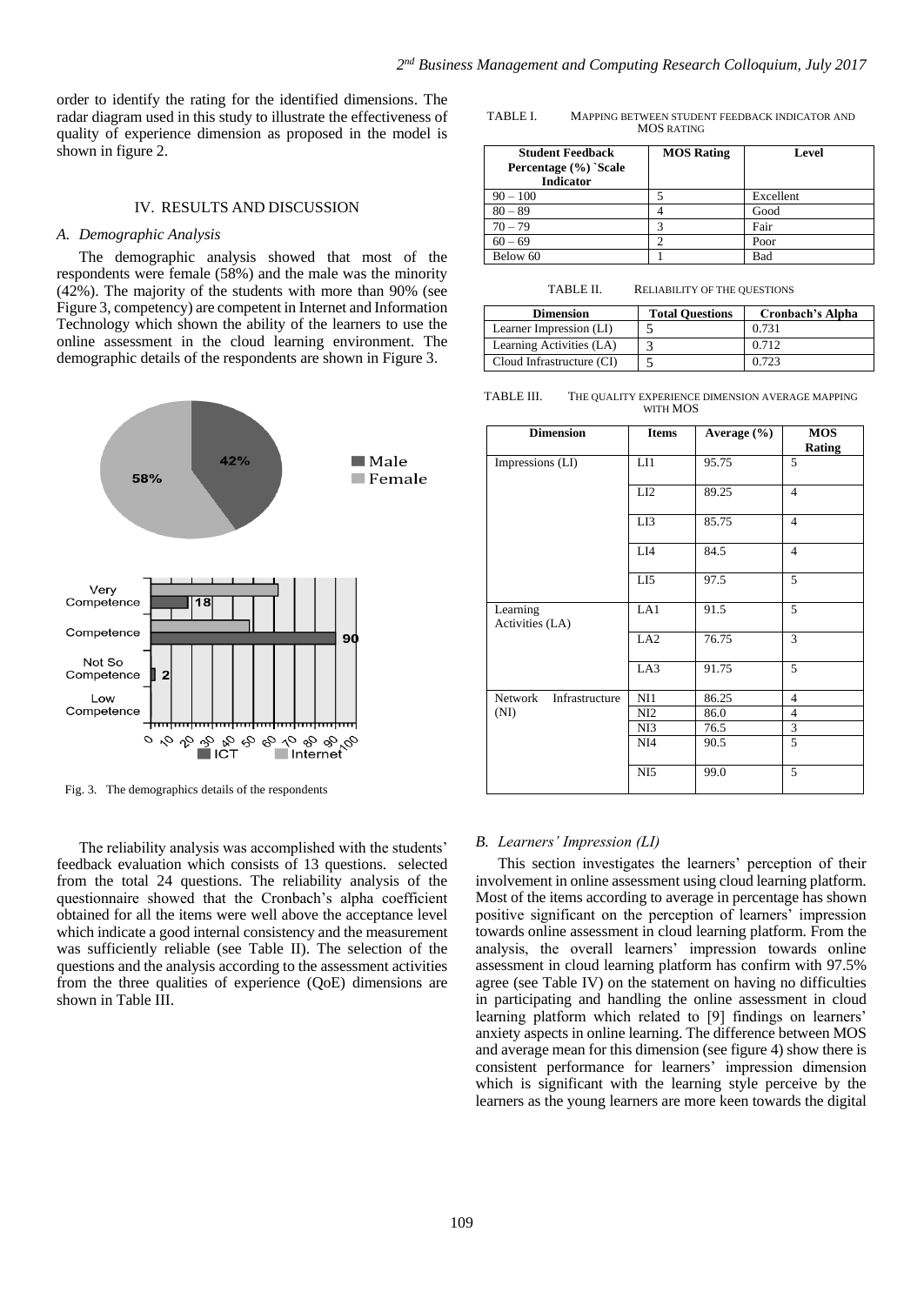technology to support their personal learning environment [10], [14].



Fig. 4. Comparison between Average Mean and MOS rating according to average

## *C. Learning Activities (LA)*

The significant on the method of assessment and feedback given by the instructors in online assessment for cloud learning has shown positive significant with the high average for both item (LA1 and LA3) with 92.73% and 97.27% respectively as shown in Table 4. It is also significant with the differences between the MOS and average mean performance for this dimension with small differences value for both items (see Table 4 and figure 5). However, the learners' outcome finding (LA2) is not significant with the two items in this dimension with MOS rating of 3 and average mean 2.79. This situation may contribute to the learners' perception that by having the technology to navigate their assessment, the outcome may not align with the benefits of having online assessment in cloud learning platform as this method will perceived learners' experience to learn better and enhance learners confidence [1], [3], [8]. Therefore, various efforts to investigate the significant and effectiveness of the online assessment in cloud learning platform towards learners' outcome is crucial and the effectiveness shall study according to the learners' perception or their learning outcome and perhaps the differentiation between the technology used will give more navigate to understand the situation on learners' outcome.

#### *D. Network Infrastructure (NI)*

All factors regarding cloud services are significantly positive either in percentage average or MOS value (see Table 4 and Figure 5) except for the availability of network to support the cloud during the learning or assessment being done by the learners'. This situation may contribute to various factors. One

of the main factors is on the speed of the network in campuses that need to be upgraded to higher speed in order to support the cloud services in learning activities. Regards, the requirement of Blended Learning Implementation has been emphasized on the top management that needs to observe the relevance capacity of network speed that meets the requirement of learning application used in various learning implementation. This is important to ensure the capabilities of the network to support cloud and learning application in having various learning activities include assessments will satisfy the learners' significantly towards service quality and technical aspects [5], [12], [16]. Therefore, further investigation and observation need to be pursued by the researchers to study the effectiveness of network environment in various learning implementation with data in a real time learners environment also to look for any differences occur of network capabilities to support the learning implementations.

#### V. CONCLUSION

From this study, we can conclude that there is significant of all quality of experience (QoE) dimension in online assessment adoption in cloud learning platform. However, more effort and enhancement shall be considered towards the significance of learners' outcome in using the cloud-learning platform to navigate the online assessment implementation. Future work should emphasize more on the various dimension of having online assessment in learning and investigate the impact of network facilities including the requirement (delay, accessibility, error etc.) and suggest the benchmark network facilities to support the online assessment in learning. On the other hand, the improvement of network availability to support the cloud network in learning institutions shall be improved to provide faster and acceptable bandwidth for Internet connectivity to ensure the success of learning and assessment implementation in cloud learning platform. This is important as the learning requirement has changed rapidly to ensure the consistency of knowledge delivery and outcome of the learners with the use of various technologies that will bring the learning into the right path of quality assurance and globalized the learning practices as well as delivery.

#### **REFERENCES**

- [1] Al-Zumor, A.W.Q., Al Refaai, I.K., Bader Eddin, E.A., & Aziz Al-Rahman, F.H, "EFL Students' Perception of a Blended Learning Environment: Advantages, Limitations and Suggestion for Improvements". *English Language Teaching*, 6(10), pp. 95-110, September 2013.
- [2] DeLone, W. H., & Mc Lean, E.R. "The DeLone and McLean model of information system success: A 10 year-update". *Journal of Management Information System*, 19(4), 9-30, 2003.
- [3] Esani, M. "Moving from Face to Face to Online Teaching". *Clinical Laboratory Science*, 23, 187-190, 2010.
- [4] ETSI Technical Report 102 643 V1.0.2. "Human Factors (HF); Quality of Experiences (QoE) Requirements for Real-Time Communication Services", 2010. [Online]. Available: [http://www.etsi.org.](http://www.etsi.org/) [Accessed: May. 2, 2017].
- [5] HassanZadeh, A., Kanaani, F., & Elahi, S. "A Model for Measuring e-Learning systems success in Universities". *Expert System with Applications*, 39, 10959-10966, 2012.